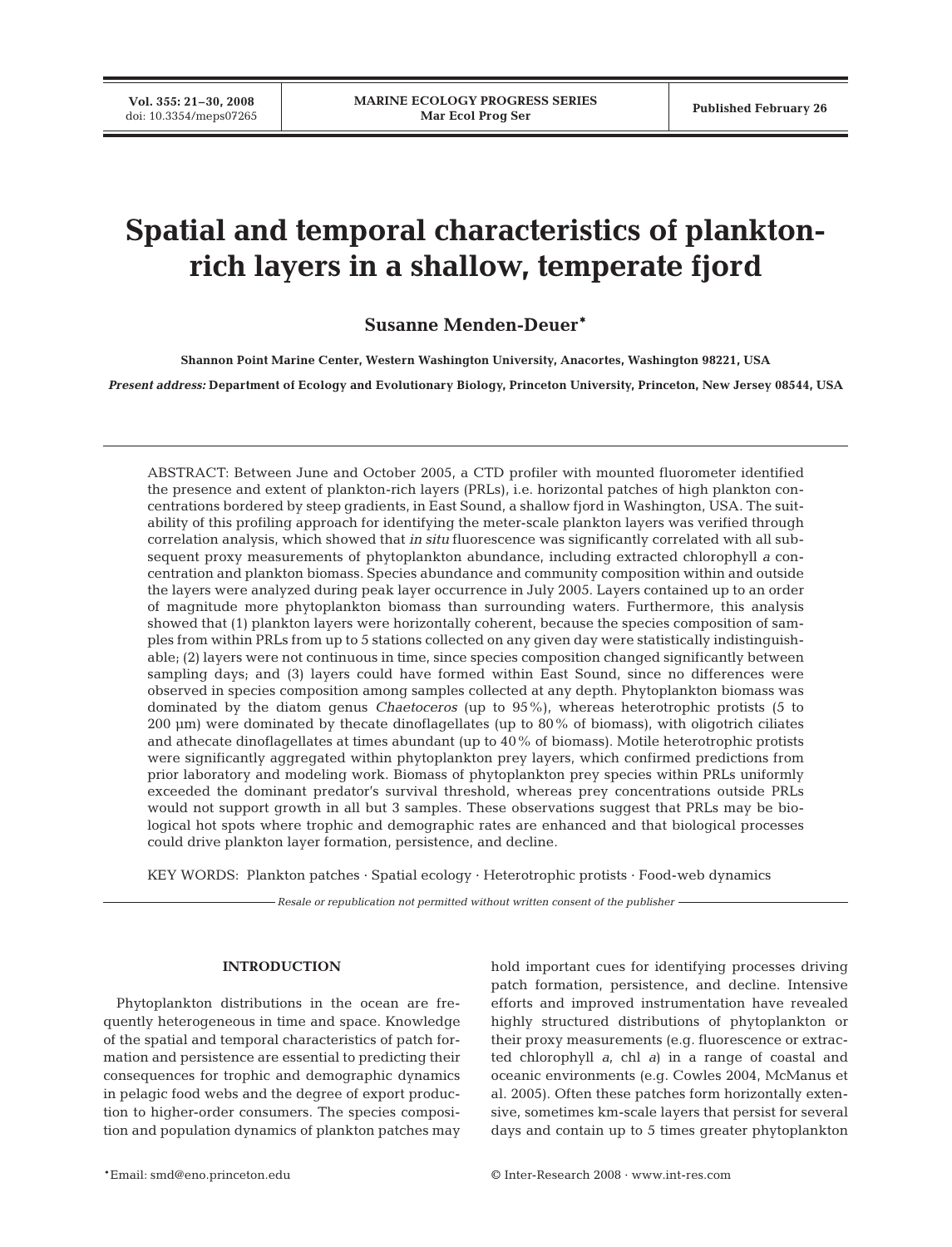or marine snow concentrations than the rest of the water column (Eppley et al. 1968, Kiefer & Lasker 1975, Bjørnsen & Nielsen 1991, Donaghay et al. 1992, Alldredge et al. 2002, Rines et al. 2002, McManus et al. 2003). Such concentrations of particulate organic matter can dramatically affect the acoustical and optical characteristics of the water column (Holliday et al. 2003) as well as the ecological dynamics of planktonic communities. The unifying features emerging from previous studies characterizing phytoplankton layers are their close association with the pycnocline, their limited vertical extent and, in the epipelagic, chl *a* fluorescence signals that exceed background by at least 3-fold (Dekshenieks et al. 2001). The presence of distinct plankton layers has been confirmed in a variety of coastal environments (McManus et al. 2005). Circulation patterns that promote the formation of a stabilizing, physical structure (pycnocline) appear conducive to layer formation, although the shape and association between the biological layer and the chemical or physical structure that surrounds it need not be identical (Cowles 2004). Nonetheless, the strong association between physical and biological structure confirms the fundamental role physical processes play in establishing the environmental conditions necessary to facilitate the formation or maintenance of extensive layers of high plankton concentrations.

Layer boundaries are marked by steep gradients in biological, physical, and chemical properties. These gradients are central to the layer's biological function and importance. Traditional oceanographic methodology averages measurements over vast volumes (e.g. plankton nets), yielding bulk estimates of rates and concentrations. This approach is motivated both by the enormous spatial scales that need to be surveyed and the lack of methodology that would provide high-resolution data on meter-scales or less. Despite these methodological limitations, it has long been suggested that measurements of small-scale heterogeneity would provide information vital to understanding the ecological dynamics of the system. For example, Mullin & Brooks (1976) observed that planktonic predators reproduce at higher rates than would have been predicted based on measured average prey concentrations. Thus, the authors suggested that prey must occur in patches and predators must be able to access these patches to exploit higher prey concentrations. Although highly likely, tests of that hypothesis have been difficult to conduct *in situ*.

Many planktonic predators have mechanical and chemical sensory capacity to perceive ecologically relevant information (e.g. Levandowsky & Kaneta 1987, Jakobsen 2001), which could aid in the exploitation of heterogeneous prey distributions. For many predators, environmental stimuli modulate the individual's swimming behavior and thus ultimately its position in the water column and encounter with the environment. At least under laboratory conditions, protistan predators in a structured water column rapidly aggregated to and remained within isolated prey patches (Menden-Deuer & Grünbaum 2006). We estimated that the concentration of prey in patches would alter predator population dynamics from starvation to growth. Moreover, presence of predator foraging behaviors increased estimates of ingestion and growth rates by over an order of magnitude. Thus, the presence of prey patches, including layers, could significantly alter the trophic and demographic rates of the system, and biological processes could in turn alter the scales of patch persistence and decline.

To determine if prey patches could alter trophic dynamics *in situ*, the present field study attempted to quantify the occurrence of phytoplankton layers in the coastal ocean and to gain insight into their ecological role. Specifically, this study aimed to (1) identify the spatial and temporal scales of layer coherence, extent, and persistence through analysis of plankton community composition, (2) distinguish local from external sources of the layer communities, and (3) quantify the relative distribution of photo- and heterotrophic species to identify the potential role of patches in the food web. The overall goal was to estimate the effect of layers on food web dynamics and investigate the potential for biologically driven changes in layer formation, persistence, and intensity.

## **MATERIALS AND METHODS**

**Study site and survey design.** East Sound is a temperate fjord within the San Juan Archipelago in the northeastern Pacific (48° 38.61' N, 122° 52.75' W). The fjord has a north–south extent of approximately 9 km, an east–west width of 1 to 2 km, and a mean depth of 30 m. Circulation and exchange with the tidally wellmixed water outside are restricted by a partial sill at the southwestern terminus of the fjord. Up to 4 stations, 1 to 2 km distant from each other, spanning the axis of the sound, and 1 additional station just outside East Sound were sampled between June and October 2005 (Fig. 1). Sampling efforts were concentrated on peak layer presence between 12 and 27 July. Equipment failure on 21 and 27 July forced me to restrict the microscopic analysis to samples taken on 12, 14, and 19 July. Additional surveys examined the presence of layers on 6 June, 30 August, and 3 October 2005.

**Sampling.** The weather on all sampling days was calm and sunny. At each station, the water column was profiled with a SeaBird 19+ CTD with mounted fluorometer to collect continuous profiles of temperature,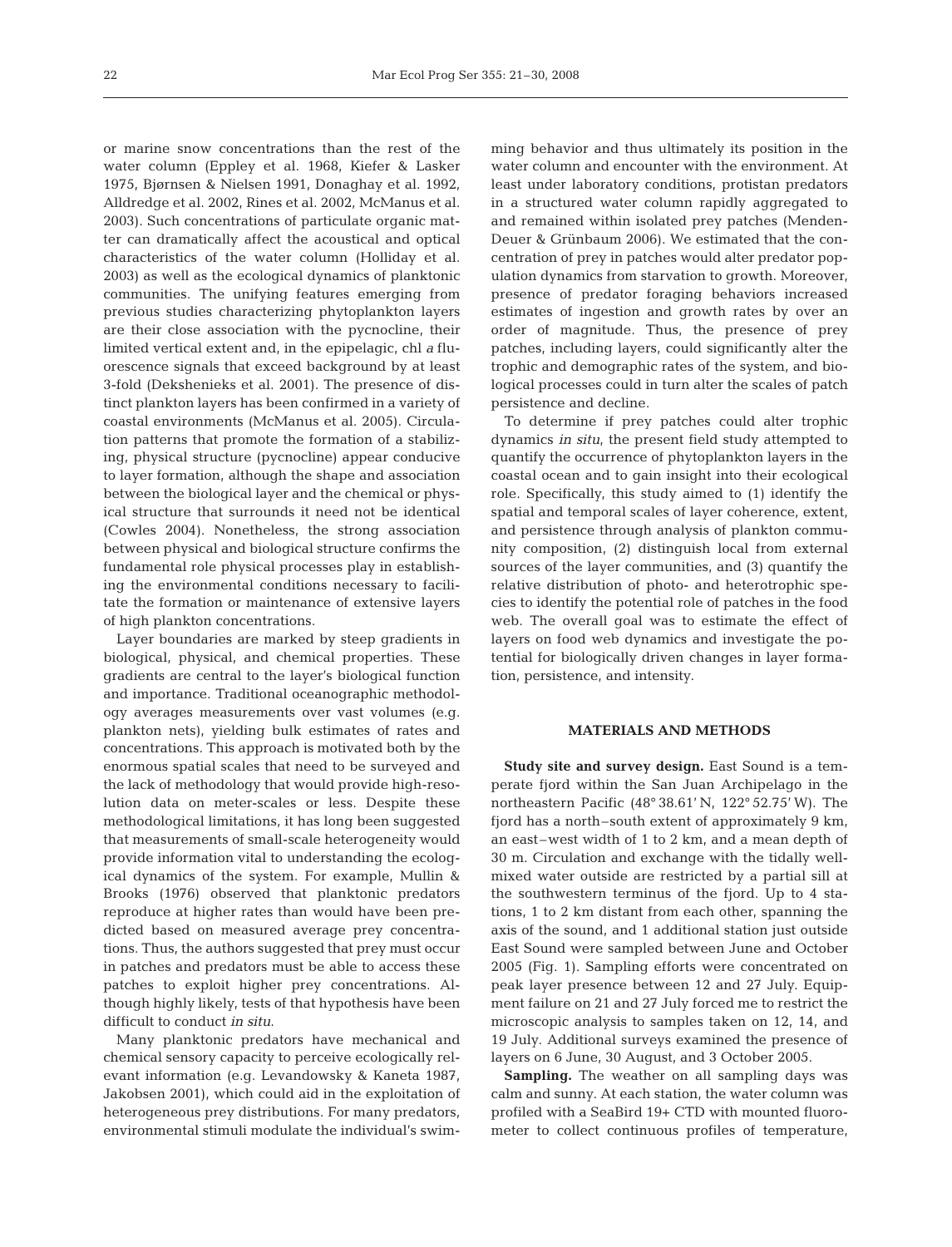

Fig. 1. East Sound, Orcas Island, Washington, USA, with the approximate locations of stations sampled between June and October 2005. Stn 1 served as a reference station located just outside a sill restricting water exchange between East Sound and surrounding waters

salinity, and chl *a* fluorescence. The fluorometer model was either a Turner SCUFA or a WetLabs WetStar. The mean descent rate of the CTD was  $0.2 \text{ m s}^{-1}$ , and the vertical resolution was 0.1 m. Real time measurements of the profiles, including chl *a* fluorescence, were displayed onboard and were used to identify the presence and depth of distinct layers. For the purpose of shipboard identification and choice of target depths, a sharp gradient in fluorescence that exceeded the overall fluorescence of the remainder of the water column was termed a layer. The observed structures did not appear to be artefactual spikes, nor were they destroyed during casting, as evidenced by excellent agreement between the down- and up-casts. Only steep, vertical gradients in fluorescence were used as the identifying layer characteristic. The vertical extent, or thickness of the layer, was not used as a criterion. Some of the layers exceeded 2 m in thickness and thus did not fit the characterization of 'thin layers' by Dekshenieks et al. (2001) for the same locality. Here, the term 'plankton-rich layers' (PRLs) is used to describe layers of high plankton biomass with variable vertical extent that were bordered by steep gradients in plankton concentrations.

Based on the real-time water column profiles, whole water samples were collected from 2 depths, one within the fluorescence maximum (between 5 and 9 m) and one below (between 10 and 20 m) using a horizontally mounted, 2 l Niskin bottle. The samples were stored at surface water temperatures in a dark cooler. Triplicate subsamples were withdrawn for shipboard measurements of *in situ* fluorescence with a Turner fluorometer to verify layer capture. In the laboratory, the concentration of extracted chl *a* was determined from triplicate samples (Lorenzen 1966, Strickland & Parsons 1972). Also, 250 ml of whole seawater were preserved with acid Lugol's iodine (Throndsen 1978) at a final concentration of 2%. A total of 100 to 200 cells,  $>5 \mu m$  in size, of the most abundant species were counted in a Sedgwick-Rafter slide (1 ml volume). Abundance of rare species  $(<100 \text{ ml}^{-1})$ , primarily heterotrophic protists, was determined by settling 10 to 50 ml of sample volume following Utermöhl (1931). Species identification was based on Horner (2002). The methods of sampling and microscopic analysis used here were not suitable to quantify the abundance of marine snow, although marine snow was an important constituent of previously observed layers at the same locality (Alldredge et al. 2002). Two-

dimensional cell size measurements of 30 to 100 cells were obtained with Image-Pro Plus software to calculate cellular carbon content for each species (Menden-Deuer & Lessard 2000).

**Data analysis.** Regression analyses were based on a linear, type I model. Similarities of plankton community composition and association were explored using multivariate analyses in PRIMER (Plymouth Routines In Multivariate Ecological Research) v5 using the Bray-Curtis similarity coefficient on square-root transformed biomass data. The conclusions were not sensitive to the type of coefficient or transformation. To determine statistical significance among samples,  $10<sup>4</sup>$  random permutations of the sample data were compared to the observations using ANOVA. All analyses were assigned statistical significance at p < 0.05.

# **RESULTS**

#### **Water column profiles and PRLs**

Distinct layer structures in fluorescence profiles were observed during surveys between 12 and 27 July 2005. A progression of CTD profiles from a 5-station transect up East Sound on 14 July 2005 shows the increasing thermal stratification and concurrent increase in structuring of the fluorescence signal (Fig. 2). Profiles on 6 June and 30 August revealed distinct thermal stratification of the water column, but no corresponding PRLs,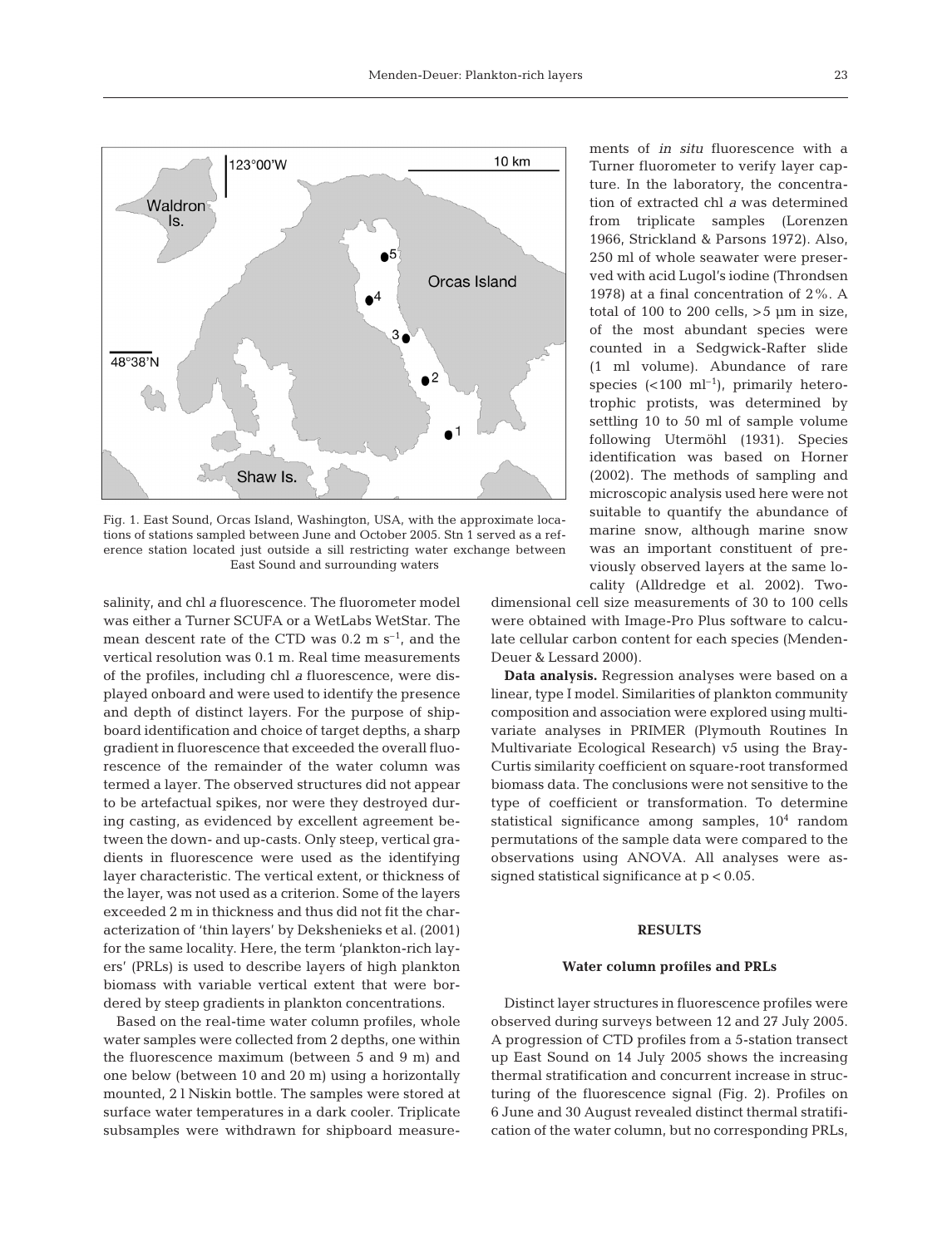

Fig. 2. Vertical CTD profiles of temperature (dashed line), salinity (dotted gray line), and chlorophyll *a* (chl *a*)-induced fluorescence (solid line) from a 5 station transect on 14 July 2005. Profiles are arranged in order from Stns 1 to 5, south to north, with the first profile representing Stn 1 just outside East Sound. Note difference in scales. Plankton-rich layers (PRLs) were observed in 80% of the casts within the temperature-stratified sound during the summer months. No layers were ever observed at Stn 1, outside East Sound

despite abundant (visible to the naked eye) colonies of *Chaetoceros socialis*. On 3 October, no thermal stratification was observed, and plankton abundance in the water column was very low. No distinct layers were ever observed at the station outside of East Sound. It is noteworthy that both within and outside East Sound, the distribution of chl *a*-induced fluorescence was highly variable, even if a distinct layered structure was not observed (Fig. 2, Stn 1).

In July, the water column was thermally stratified. A decrease in surface salinity was seen on 19 July, presumably due to the influx of river water originating from the Fraser River in the Strait of Georgia (Hickey et al. 1991). All layered structures were observed in close association (within 1 to 2 m) with the pycnocline, located above, below or coinciding with it. Layers ranged in thickness from <1 m to several meters and even included structures with distinct double peaks (Fig. 2, Stn 3). Fluorescence within layers exceeded background by up to 7-fold. Extracted chl *a* ranged from 1.3 to 23.1  $\mu$ g l<sup>-1</sup> chl *a*.

# **Phytoplankton biomass correlated with fluorescence**

All proxy measurements of phytoplankton abundance, from CTD mounted fluorometer-derived fluorescence, to immediate, shipboard measurements of sample fluorescence, extracted chl *a*, and microscopy-based plankton biomass were significantly correlated (Fig. 3, Table 1). This indicates that a CTD-mounted fluorometer was an



Fig. 3. Correlation between chlorophyll *a* (chl *a*)-induced fluorescence, measured immediately after sample collection, and microscopically determined plankton C biomass. A significant, positive correlation was observed for all measures of plankton abundance from *in situ* fluorescence, extracted chl *a,* to microscopy-based biomass estimates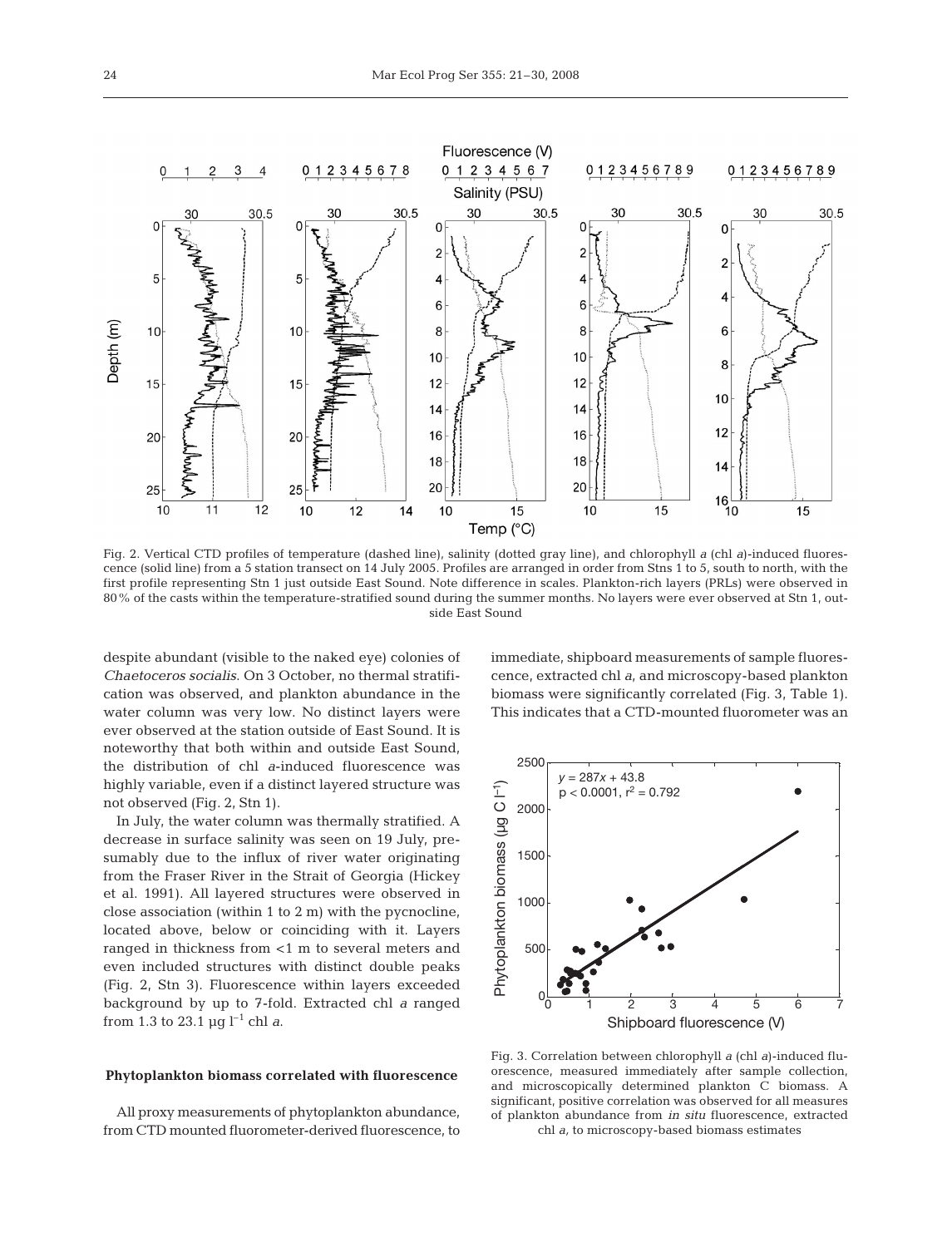appropriate tool for identifying the meter-scale PRLs and that the chosen sampling methods were appropriate to capture water from those layers.

## **Plankton community composition**

Microscopic identification of the plankton communities within and outside the layers showed that members of the diatom genus *Chaetoceros* were by far the most abundant species, both in terms of cell numbers

Table 1. Coefficients from regression analyses among independent measures of phytoplankton abundance: shipboard measurement of CTD fluorescence (ShipF), extracted chlorophyll *a* (chl *a*), and microscopy-based biomass estimates of plankton samples (PBiomass)

| Source data    |       | Slope $v$ -intercept |          | $r^2$ | n   |
|----------------|-------|----------------------|----------|-------|-----|
| ShipF:chl $a$  | 0.266 | $-0.126$             | < 0.0001 | 0.88  | -32 |
| ShipF:PBiomass | 287   | 44                   | < 0.0001 | 0.79  | 26  |
| Chl a:PBiomass | 85    | $-38$                | < 0.0001 | 0.86  | 26  |

and biomass (Table 2). The most frequently encountered species were, in order of decreasing biomass, *C. debilis*, *C. decipiens,* and *C. socialis*. *Chaetoceros* species dominated the community both within and outside PRLs, contributing on average 50% of the total phyto- and zooplankton biomass (range 3 to 96%). *Pseudo-nitzschia* spp., *Eucampia zodiacus*, and *Skeletonema costatum* were at times abundant, contributing up to 20% of the total plankton biomass. *Pseudonitzschia pseudo-delicatissima* concentrations averaged 60 cells  $ml^{-1}$ , with maximum abundances of  $260$  cells ml<sup>-1</sup>. Other, frequently encountered species that comprised less than 5% of total biomass were the diatoms *Thalassiosira* spp. and *Ditylum brightwellii* as well as the mixotrophic dinoflagellate *Ceratium furca*. Heterotrophic protists contributed less than 5% of the total biomass (range 1 to 10%). The most abundant heterotrophic protists included several *Protoperidinium* and *Gyrodinium* spp., and several oligotrich ciliates, e.g. *Strombidinopsis* sp., *Mesodinium* sp., and *Laboea* sp. Silicoflagellates were not counted but were at times abundant.

Table 2. Biomass (µg C  $l^{-1}$ ) of dominant plankton species in the size range >5 and <200 µm in samples taken at depths within and outside plankton-rich layers (PRLs) between 12 and 19 July 2005. Carbon biomass was calculated from linear cell size measurements using taxon-specific equations (Menden-Deuer & Lessard 2000)

| Stn              | Depth<br>(m)   | Thecate<br>dinofl. | Athecate<br>dinofl. |     | Ciliates Chaetoceros<br>debilis | $C$ . | $C$ . | Pseudo-<br>socialis decipiens nitzschia spp. | zodiacus | Eucampia Skeletonema<br>costatum |
|------------------|----------------|--------------------|---------------------|-----|---------------------------------|-------|-------|----------------------------------------------|----------|----------------------------------|
| 12 July          |                |                    |                     |     |                                 |       |       |                                              |          |                                  |
| 1                | 5              | 5.7                | 2.2                 | 1.0 | 29                              | 15    | 0.0   | 11                                           | 410      | 5.9                              |
| $\mathbf{1}$     | 15             | 25                 | 7.7                 | 5.0 | 105                             | 28    | 27    | 38                                           | 201      | 53                               |
| $\overline{2}$   | 5              | 8.8                | 12                  | 4.7 | 68                              | 61    | 17    | 53                                           | 752      | 47                               |
| $\boldsymbol{2}$ | 15             | 3.1                | 2.8                 | 2.0 | 0.9                             | 3.7   | 0.0   | 7.1                                          | 114      | 8                                |
| 3                | 6              | 5.8                | 9.9                 | 6.1 | 109                             | 138   | 58    | 85                                           | 0.0      | 185                              |
| 3                | 15             | 2.1                | 2.2                 | 1.5 | 5.2                             | 6.4   | 0.0   | 9.1                                          | 142      | $12\,$                           |
| 4                | 6              | 13                 | 14                  | 14  | 67                              | 95    | 15    | 110                                          | 0.0      | 202                              |
| $\overline{4}$   | 15             | 0.9                | 0.8                 | 1.0 | 0.0                             | 9.9   | 0.0   | 4.2                                          | 0.0      | 26                               |
| 14 July          |                |                    |                     |     |                                 |       |       |                                              |          |                                  |
| $\mathbf{1}$     | 5              | 2.8                | 1.6                 | 1.4 | 71                              | 101   | 14    | 8.9                                          | 65       | 15                               |
| $\mathbf{1}$     | 15             | 6.9                | 1.6                 | 1.3 | 70                              | 97    | 13    | 12                                           | 40       | 11                               |
| $\boldsymbol{2}$ | $\overline{9}$ | 13                 | 3.1                 | 4.6 | 136                             | 0.0   | 7.2   | 45                                           | 17       | 13                               |
| $\,2$            | 20             | 1.6                | 4.3                 | 2.3 | 14                              | 58    | 18    | 20                                           | 52       | 16                               |
| 3                | 7              | 5.9                | 5.7                 | 3.7 | 276                             | 113   | 11    | 68                                           | 0.0      | 14                               |
| 3                | 15             | 1.5                | 1.9                 | 2.2 | 11                              | 3.8   | 1.4   | 16                                           | 26       | 23                               |
| 4                | 8              | 8.4                | 5.5                 | 6.1 | 85                              | 215   | 48    | 70                                           | 0.0      | 41                               |
| 4                | 15             | 3.4                | 0.5                 | 1.7 | 1.4                             | 1.7   | 0.0   | 13                                           | 0.0      | 43                               |
| 5                | 5              | 7.2                | 11                  | 5.2 | 107                             | 112   | 20    | 25                                           | 0.0      | 18                               |
| 5                | 15             | 2.8                | 1.6                 | 1.4 | 5.4                             | 21    | 6.0   | 13                                           | 0.0      | 23                               |
| 19 July          |                |                    |                     |     |                                 |       |       |                                              |          |                                  |
| $\mathbf{1}$     | 5              | 1.5                | 0.3                 | 0.8 | 54                              | 0.0   | 71    | 11                                           | 0.0      | 20                               |
| $\mathbf{1}$     | 15             | 1.0                | $0.2\,$             | 0.5 | 62                              | 129   | 10    | 8.5                                          | 0.0      | 28                               |
| $\overline{2}$   | 6              | 10                 | 0.7                 | 2.3 | 330                             | 191   | 158   | 8.5                                          | 0.0      | 0.0                              |
| $\,2$            | 15             | 2.9                | 0.2                 | 1.0 | 46                              | 104   | 26    | 5.7                                          | 0.0      | 15                               |
| 3                | 5              | 12                 | 1.8                 | 1.8 | 1584                            | 384   | 0.0   | 30                                           | 0.0      | 170                              |
| 3                | 15             | 4.0                | 2.1                 | 0.9 | 335                             | 101   | 38    | 23                                           | 0.0      | 5.0                              |
| 4                | 6.5            | 25                 | 12                  | 1.2 | 219                             | 280   | 432   | 117                                          | 0.0      | 0.0                              |
| 4                | 15             | 11                 | 8.7                 | 2.8 | 297                             | 127   | 17    | 163                                          | 0.0      | 88                               |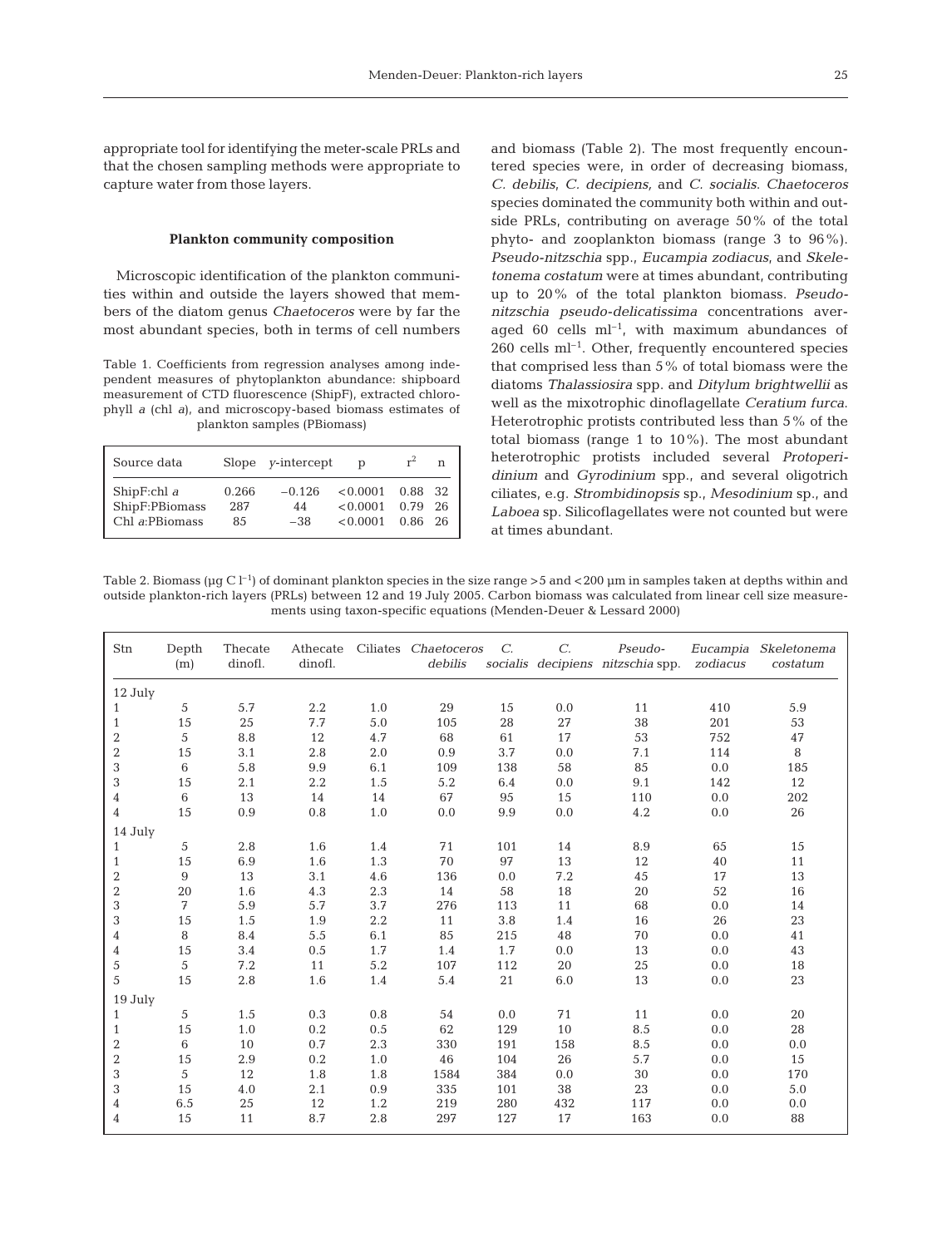The abundance, biomass, and species composition of both phytoplankton and heterotrophic protists were compared to investigate the spatial and temporal coherence of the plankton communities, particularly within PRLs. The results from analyzing spatial patterns in community composition showed that no significant differences were observed between the species composition of samples taken within PRLs (5 to 9 m depth) and samples taken outside PRLs (10 to 20 m depth). Comparing species distributions at different stations showed considerable variability  $(\pm 100\%)$  in biomass throughout the fjord. The maximum recorded plankton biomass, over 2000 µg C  $l^{-1}$ , was found at the central station Stn 3. Despite these differences in biomass, no significant differences in the composition and biomass of the species were observed among all stations on any one sampling day (Fig.  $4A$ ,  $p = 0.55$ ). If the km-scale spatial resolution was sufficient, these results indicate that for each cruise day, layers were coherent and continuous over the sampled area within East Sound. Comparing species composition over the course of the sampling week (12–19 July) showed significant changes in community composition with time (Fig.  $4A$ ,  $p = 0.02$ , Table 2). No significant difference (p = 0.06) in species composition was observed between 12 and 14 July. This indicates that the layer was continuous in both space and time over those 2 d, although species abundance did change between those 2 dates. *Eucampia zodiacus* biomass was reduced 10-fold, whereas *Chaetoceros debilis* and *C. socialis* biomass nearly doubled over 2 d. Significant (p = 0.018) changes in species composition and biomass were observed between 14 and 19 July, when *E. zodiacus* biomass was reduced to below detection limit, and the biomasses of *C. debilis* and *C. socialis* doubled and quadrupled, respectively (Table 2).

Biomass of heterotrophic protists was dominated by dinoflagellates, contributing on average 80% of the heterotrophic biomass measured. Ciliates contributed on average 20% of the heterotrophic biomass, with a maximum of 40% in a single sample. The heterotrophic dinoflagellate genus *Protoperidinium* contributed on average 50% of the heterotrophic biomass, with a maximum of 77%. Athecate dinoflagellate biomass was dominated by *Gyrodinium* and *Gymnodinium* species.

## **Heterotrophic protists aggregated within PRLs**

To quantify the degree of phytoplankton structuring, the ratio between phytoplankton biomass within PRLs relative to the background was calculated, which is termed layer intensity. Samples with layer intensities equal to or exceeding 3 were designated as PRLs. The



Fig. 4. (A) Non-metric, multidimensional scaling analysis of plankton community composition on 12 ( $\triangle$ ), 14 ( $\nabla$ ), and 19 July  $(\Box)$  2005. The distance between samples is proportional to their similarity (rank order difference). Samples from the same date grouping together indicate their relatively greater similarity to each other than to samples collected on other dates. (B) Reproduction of (A) indicating layer intensity (i.e. the ratio of plankton biomass within and outside the fluorescence maximum) and heterotrophic biomass for each sample. Samples with layer intensity >3 shown in black; samples without a distinct structure in fluorescence profile (layer intensity <3) shown in grey. Circle diameters are proportional to heterotrophic protist biomass with the largest diameter corresponding to the largest protist biomass. Larger heterotrophic biomass was observed within layers, but no significant correlation between layer intensity and biomass was found

for the dominant phototrophic species (see Table 3)

maximum observed layer intensity was 12.3; thus, over an order of magnitude greater biomass was concentrated within PRLs than in the water below where the background samples were collected. The correlation between layer intensity and protistan predator biomass (dinoflagellates and ciliates) was examined to investigate whether the distribution of predators was related to the observed structuring of phytoplankton distributions. Protist predator biomass showed a strong, positive correlation to layer intensity (Fig. 4B,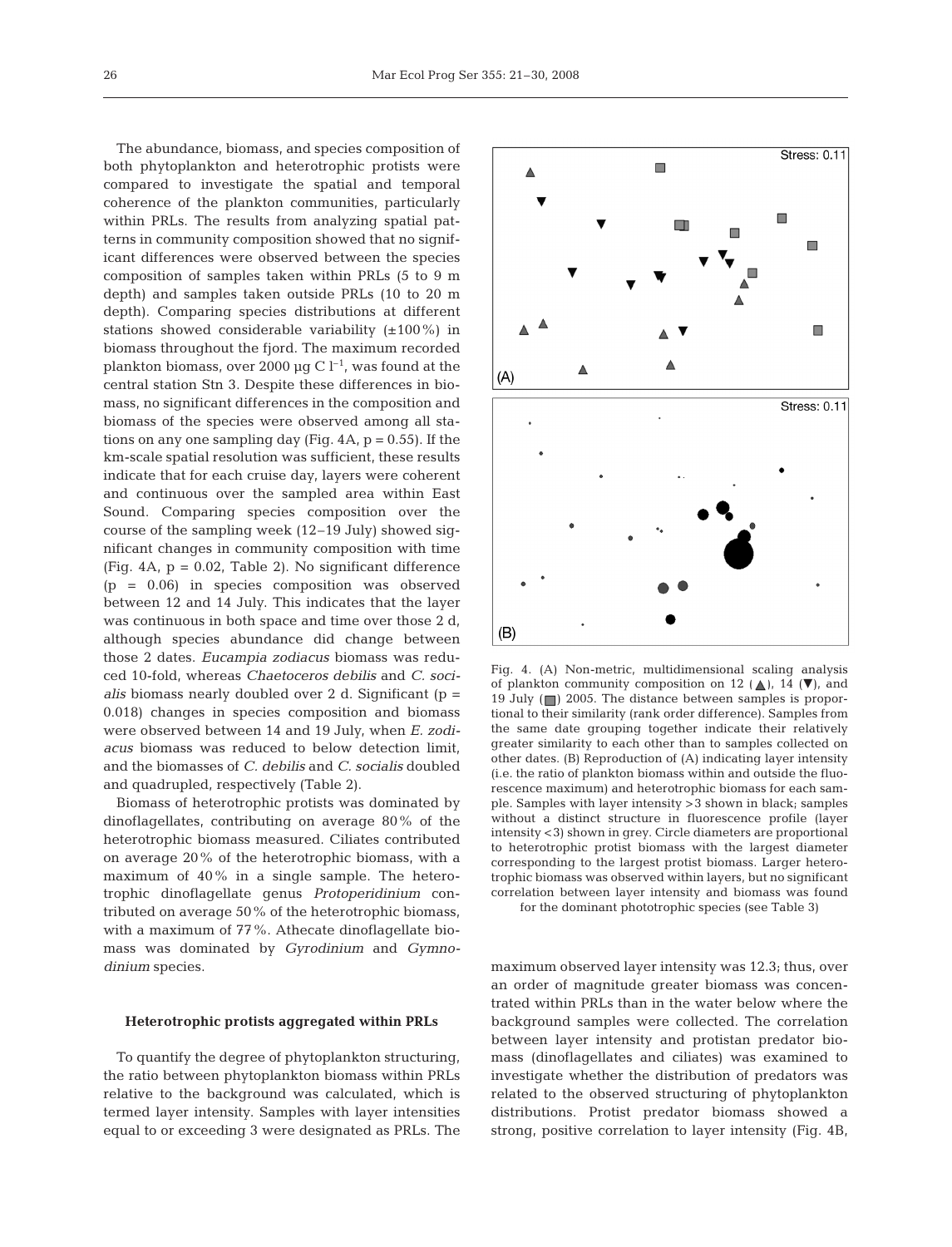|  | Table 3. Correlation coefficients of biomass of several     |  |  |                                     |  |  |
|--|-------------------------------------------------------------|--|--|-------------------------------------|--|--|
|  | planktonic groups or species and the corresponding layer    |  |  |                                     |  |  |
|  | intensity, i.e. the ratio of plankton biomass within versus |  |  |                                     |  |  |
|  |                                                             |  |  | outside plankton-rich layers (PRLs) |  |  |

| Taxonomic group            | Correlation coefficient | р     |  |
|----------------------------|-------------------------|-------|--|
| All heterotrophic protists | 0.793                   | 0.001 |  |
| Thecate dinoflagellates    | 0.660                   | 0.001 |  |
| Ciliates                   | 0.875                   | 0.001 |  |
| All phytoplankton          | 0.402                   | 0.025 |  |
| Chaetoceros debilis        | 0.182                   | 0.362 |  |
| Eucampia zodiacus          | 0.167                   | 0.386 |  |

Table 3,  $p = 0.001$ ) indicating accumulation of predators in the densest parts of the layer. Phytoplankton biomass distributions showed a weaker correlation, with dominant species distributed throughout the water column. These differences in biomass distributions suggest that different processes underlie the structuring of phototrophic and heterotrophic plankton.

## **DISCUSSION**

The temporal and spatial patterns in plankton community composition identified in this study suggest that on each sampling day, a continuous plankton layer extended throughout, but not beyond, the fjord. The layers contained up to 12 times more phytoplankton biomass than surrounding waters. Species composition within PRLs were indistinguishable throughout East Sound on any given sampling day and appeared to be enriched from local sources within East Sound. Higher spatial sampling resolution may well have suggested vertical stratification or patchiness of species (e.g. Montagnes et al. 1999). Comparison of species composition within PRLs to deeper waters did not suggest that layers were advected from outside East Sound.

Dekshenieks et al. (2001) identified that layer presence in East Sound coincided with calm conditions and water column stratification. These physical conditions also apply to the observations reported here. Based on dye experiments off the Oregon Coast and resulting similarities between dye-layers and plankton-layers, Cowles (2004) suggested that vertical shear and shear dispersion may be the most important contributors to layer formation. Recent work on the Oregon shelf further supports this hypothesis (Sutor 2004). The continuous, coherent layers reported here provide further support for the hypothesis that horizontal, physical processes are more important than vertical mixing in the formation of layers.

The temporal dynamics in both species composition and their biomass suggest that layer communities underwent rapid changes on the order of a few days. Interestingly, no physical processes (e.g. advection, mixing) need to be invoked to explain these changes in community composition. Shifts in species abundance and distribution patterns could be entirely explainable through biologically mediated processes; that is, observed increases in biomass could have resulted from growth, and reduction in cell numbers could have been be due to predation or mortality. Even the most dramatic changes in cell concentrations, such as the 10-fold decrease in *Eucampia zodiacus* biomass, are well within the range of ingestion rates measured for the predator species present within the layers (Menden-Deuer et al. 2005). Although it is not documented that *Protoperidinium* species feed on this particular diatom species, the predator will readily feed on other large diatoms. Similarly, increases in cell numbers, such as observed for *Chaetoceros debilis*, could have been the result of growth at  $0.46$  cells  $d^{-1}$ , which is well within the range of observable growth rates (0.10 to 0.76  $d^{-1}$ ) for this genus (Leonardos & Geider 2004). Whether these fluctuations in cell numbers are truly attributable to plankton growth and grazing can only be documented through direct measurements of the production and consumption rates of layer-associated plankton communities.

Alldredge et al. (2002) reported a phytoplankton layer largely dominated by *Thalassiosira* spp. in late May 1996. *Thalassiosira* spp. did occur in most samples of the present study, but constituted  $\langle 1\%$  of the biomass. Instead, samples were dominated by a few *Chaetoceros* species, which contributed up to 95% of the total plankton biomass. These differences in species composition are almost certainly attributable to the difference in timing of the respective cruises. An annual succession pattern of *Thalassiosira* spp. dominating the early community composition, followed by the genus *Chaetoceros* is typically observed in longterm records collected within Puget Sound (Horner et al. 2005, R. Horner pers. comm.). In any case, these observations point out that layer formation is not restricted to a particular phytoplankton species but can be formed by multiple species that may be following a successional pattern.

The layer composition reported here was dominated by medium to large, chain-forming diatom species. Elsewhere, several studies have reported intense, reoccurring layers of phytoplankton of diel-vertically migrating dinoflagellates (Eppley et al. 1968, Kiefer & Lasker 1975). In those studies, the mechanisms of formation and persistence of the layers was due to the behavior of the layer-forming organisms. It is intriguing to speculate that the diatoms dominating the layers observed here could have similar vertical migration behaviors. Based on work by Villareal et al. (1999), ver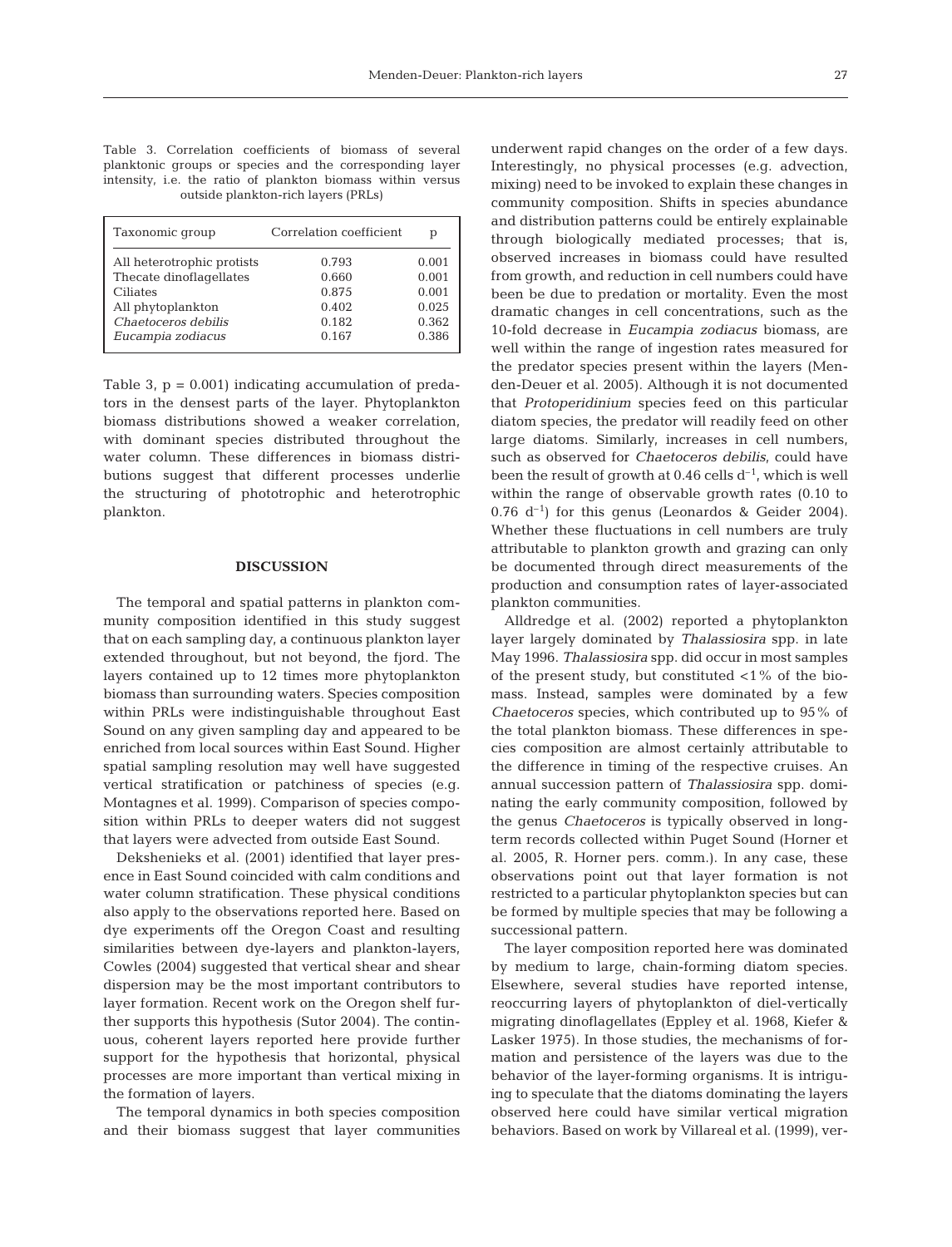tical movements of diatoms through buoyancy control is certainly a possible formation mechanism.

Comparison of the biomass and distribution of potential phytoplankton prey species to known functional responses of heterotrophic protists suggests that PRLs could serve an important role in the trophic structure of planktonic food webs. Heterotrophic dinoflagellates of the genus *Protoperidinium* were the dominant predators in the analyzed plankton samples. In laboratory experiments, *Protoperidinium* reached maximum growth rates at relatively low prey concentrations (50  $\mu$ g C l<sup>-1</sup>), and were able to survive prolonged starvation in the absence of prey (Menden-Deuer et al. 2005). Coincidentally, the concentration of the most abundant prey species, *Chaetoceros debilis*, exceeded the growth threshold of *Protoperidinium* within each of the layer samples, whereas *C. debilis* biomass in waters adjacent to the layers was below the growth threshold of *Protoperidinium* in all but 3 samples. Thus, the population dynamics of this predator could well have been driven by its location relative to PRLs, since phytoplankton concentrations were above the dominant predator's apparent growth threshold only within PRLs (Menden-Deuer et al. 2005).

The concentration of prey in distinct layers and the almost exclusive occurrence of predators within those layers have important ramifications for the trophic dynamics of the system. Predators were not indiscriminately enhanced in areas of higher resource concentration. The more phytoplankton distributions were structured as distinct patches, bounded by steep vertical gradients, the higher the probability of observing predators within rather than outside PRLs. Heterotrophic protists were enhanced in the most intense (i.e. steepest vertical gradient) sectors of the layer. This correlation exists between the degree of structuring in the water column, not the biomass of phytoplankton itself. The importance of the physical or community structure rather than absolute biomass is evident, for example, in the fact that some dominant phytoplankton showed no correlation in their distribution relative to the layer. The probability of observing those diatom species was not affected by the presence of layers. For heterotrophic protists, however, there was a significantly higher probability of detecting heterotrophic species within PRLs. This correlation in predator–prey biomass could either result from growth in place or from aggregation of predators to areas of higher prey concentrations.

Heterotrophic protists can have very high growth rates, leading to rapid increases in biomass (Hansen et al. 1997). I only observed slight increases in either ciliate or dinoflagellate cell numbers over time, but cannot exclude the possibility of predator growth and subsequent consumption through higher-order predators.

Large zooplankton were not included in this analysis, although it is undoubtedly important to consider the enhanced biomass of both phytoplankton and heterotrophic protists as rich targets for copepods. Alternatively, predator foraging behaviors could have resulted in an aggregation of predators within PRLs. Menden-Deuer & Grünbaum (2006) have quantified protistan predator movement behaviors in spatially structured prey distributions and predicted the temporal and spatial scales over which prey distribution and predator behaviors could affect trophic and demographic dynamics. The spatial and temporal scales of layer occurrence and persistence observed in East Sound are well within the predicted range of patches accessible to predators exhibiting prey-locating behaviors. Coincidentally, the calm, stratified conditions conducive to layer presence also stabilize the water column for hours to days, which increases accessibility of prey patches to heterotrophic protists by both increasing the timescales of patch persistence (Grünbaum 2001) and providing conditions that facilitate persistent, directional swimming (Karp-Boss et al. 2000). Therefore, aggregation of consumers to PRLs rather than solely growth in place appears a viable alternative to explaining the high degree of correlation between predator and prey biomass.

The correlated predator–prey abundances reported here do not agree with observations by Bjørnsen & Nielsen (1991) of a negative correlation between heterotrophic protists and an intense layer of the phototrophic dinoflagellate *Gyrodinium aureolum*. Note that avoidance of the *G. aureolum* layer by protistan predators may have been due to the 3-fold higher chl *a* concentration or the sometimes ichthyotoxic property of the dinoflagellate, which appears to be a poor quality prey for at least some microplankton predators (Hansen 1995). In contrast, diatoms provide an excellent prey source for many heterotrophic dinoflagellates, including *Protoperidinium* species (e.g. Jeong et al. 2004). Review of the available evidence suggests that specifically heterotrophic dinoflagellates are the dominant grazers of large and bloom-forming diatoms (Sherr & Sherr 2008), which could explain why heterotrophic dinoflagellates dominated the diatom layers. Thus, knowledge of the layer-associated species composition is critical to assess the potential implications of these patches for the dynamics of marine microbial food webs.

Plankton patches, including PRLs, may fundamentally alter trophic and demographic rates of the microbial communities in which they occur and may represent biological hot spots, where trophic and demographic rates are enhanced, resulting in different biological dynamics than can be concluded from average biomass and bulk rate measurements. The data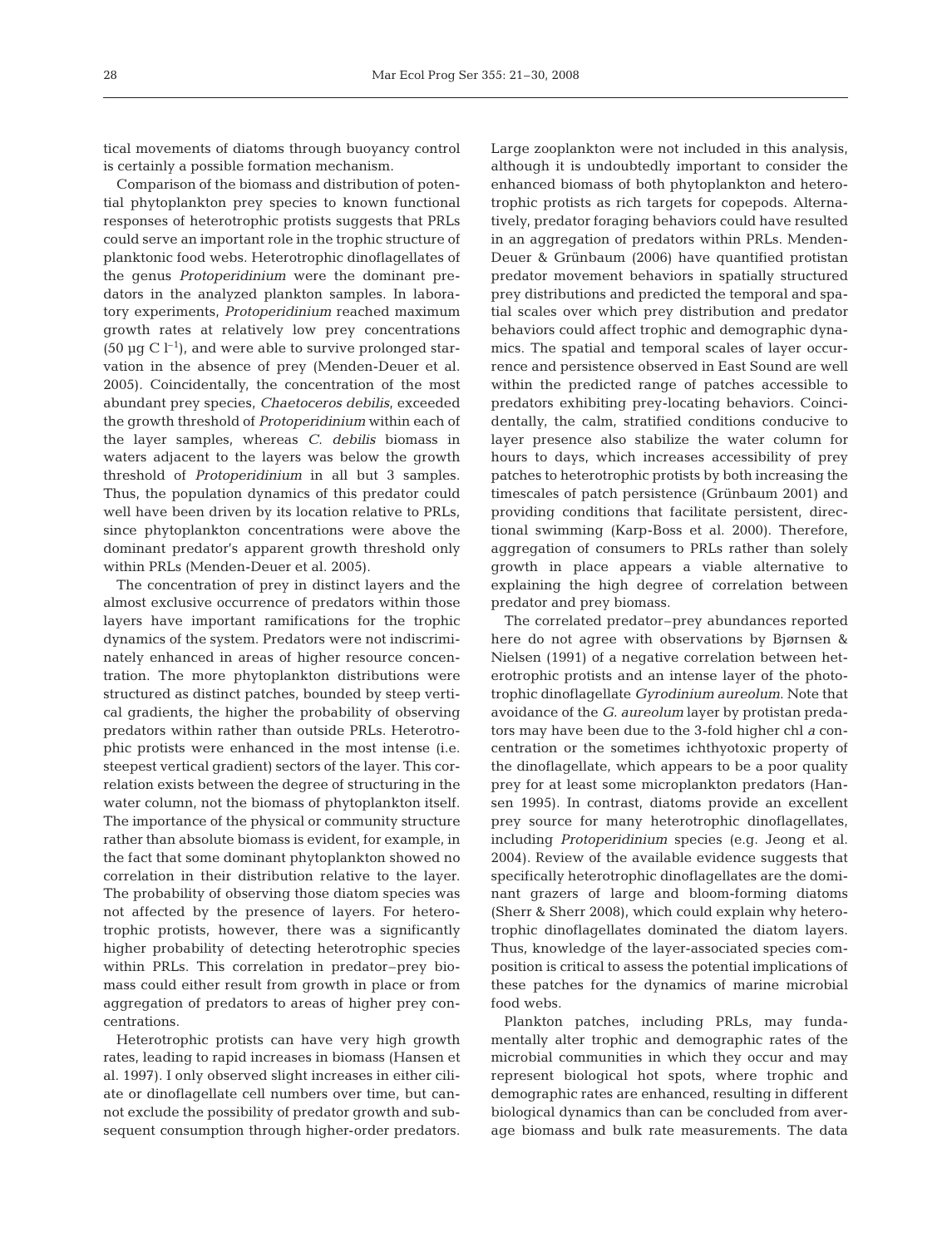presented here suggest that biological processes could result in significant changes in layer intensity through phytoplankton growth or grazer-induced mortality. To assess the importance of these processes, the feedback between scales of patchiness and effects on productivity needs to be investigated through empirical measurements of the community production and consumption rates, as well as physical mechanisms like mixing and sinking. For trophic dynamics, the absolute magnitude of phytoplankton biomass within PRLs may be less important than the prey concentration relative to a predator's survival threshold. Ultimately, the mechanisms causing high degrees of spatial variability in phytoplankton biomass need to be understood to predict their effect on the rates of transfer and energy in pelagic microbial food webs.

*Acknowledgements.* This research was supported through funding from a Washington Sea Grant and a research fellowship from the German National Science Foundation (Deutsche Forschungsgemeinschaft). The contributions of J. M. Roth are gratefully acknowledged and were supported through grant no. OCE- 097190, a National Science Foundation (NSF) Research Experiences for Undergraduates grant to S. Sulkin, Director of the Shannon Point Marine Center (SPMC), Anacortes, WA. Special thanks to G. McKeen and N. Schwarck (SPMC) for technical support. I thank F. Stahr (Ocean Inquiry Project) for the loan of the SeaBird CTD and S. L. Strom, K. Bright, and K. Frederickson (SPMC) for their kind and generous help. B. Bingham provided invaluable help with the statistical analysis software PRIMER. I also appreciate helpful comments by K. Banse, T. Rynearson, and anonymous reviewers, as well as improvements of the tables and figures by E. Sherr.

#### LITERATURE CITED

- Alldredge AL, Cowles TJ, MacIntyre S, Rines JEB and 6 others (2002) Occurrence and mechanisms of formation of a dramatic thin layer of marine snow in a shallow Pacific fjord. Mar Ecol Prog Ser 233:1–12
- Bjørnsen PK, Nielsen TG (1991) Decimeter scale heterogeneity in the plankton during a pycnocline bloom of *Gyrodinium aureolum*. Mar Ecol Prog Ser 73:263–267
- Cowles TJ (2004) Planktonic layers: physical and biological interactions on the small scale. In: Seuront L, Strutton PG (eds) Handbook of scaling methods in aquatic ecology: measurements, analysis, simulation. CRC Press, Boca Raton, FL, p 31–49
- Dekshenieks MM, PL Donaghay, JM Sullivan, JEB Rines, TR Osborn, Twardowski MS (2001) Temporal and spatial occurrence of thin phytoplankton layers in relation to physical processes. Mar Ecol Prog Ser 223:61–71
- Donaghay PL, Rines HM, Sieburth JM (1992) Simultaneous sampling of fine scale biological, chemical and physical structure in stratified waters. Ergeb Limnol 36:97–108
- Eppley RW, Holm-Hansen O, Strickland JDH (1968) Some observations on the vertical migration of dinoflagellates. J Phycol 4:333–340
- Grünbaum D (2001) Predicting availability to consumers of spatially and temporally variable resources. Hydrobiologia 480:175–191
- Hansen PJ (1995) Growth and grazing response of a ciliate

feeding on the red tide dinoflagellate *Gyrodinium aureolum* in monoculture and in mixture with non-toxic alga. Mar Ecol Prog Ser 121:65–72

- Hansen PJ, Hansen B, Bjørnsen PK (1997) Zooplankton grazing and growth: scaling within the size range 2 mm to 2000 mm. Limnol Oceanogr 42:687–704
- Hickey BM, Thomson RE, Yih H, LeBlond PH (1991) Velocity and temperature fluctuations in a buoyancy-driven current off Vancouver Island. J Geophys Res 96:507–538
- Holliday DV, Donaghay PL, Greenlaw CF, McGehee DE, McManus MA, Sullivan JM, Miksis JL (2003) Advances in defining fine- and micro-scale pattern in plankton. Aquat Living Resour 16:131–136
- Horner RA (2002) A taxonomic guide to some common marine phytoplankton. Biopress, Bristol
- Horner RA, Postel JR, C Halsband-Lenk C, Pierson JJ, Pohnert G, Wichard T (2005) Winter-spring phytoplankton blooms in Dabob Bay, Washington. Prog Oceanogr 67: 286–313
- Jakobsen HH (2001) Escape response of planktonic protists to fluid mechanical signals. Mar Ecol Prog Ser 214:67–78
- Jeong HJ, Yoo YD, Kim ST, Kang NS (2004) Feeding by the heterotrophic dinoflagellate *Protoperidinium bipes* on the diatom *Skeletonema costatum*. Aquat Microb Ecol 36: 171–179
- Karp-Boss L, Boss E, Jumars PA (2000) Motion of dinoflagellates in a simple shear flow. Limnol Oceanogr 45: 1594–1602
- Kiefer DA, Lasker R (1975) Two blooms of *Gymnodinium splendens*, an unarmored dinoflagellate. Fish Bull 73: 675–678
- Leonardos N, Geider RJ (2004) Responses of elemental and biochemical composition of *Chaetoceros muelleri* to growth under varying light and nitrate: phosphate supply ratios and their influence on critical N:P. Limnol Oceanogr 49:2105–2114
- Levandowsky M, Kaneta PJ (1987) Behaviour in dinoflagellates. In: Taylor FJR (ed) The biology of dinoflagellates, Botanical Monographs 21. Blackwell Scientific, Oxford, p 360–398
- Lorenzen CJ (1966) A method for the continuous measurement of the in vivo chlorophyll concentration. Deep-Sea Res 13:223–227
- McManus MA, Alldredge AL, Barnard A, Boss E and others (2003) Changes in characteristics, distribution and persistence of thin layers over a 48 hour period. Mar Ecol Prog Ser 261:1–19
- McManus MA, Cheriton OM, Drake PJ, Holliday DV, Storlazzi CD, Donaghay PL, Greenlaw CF (2005) Effects of physical processes on structure and transport of thin zooplankton layers in the coastal ocean. Mar Ecol Prog Ser 301:199–215
- Menden-Deuer S, Grünbaum D (2006) Individual foraging behaviors and population distributions of planktonic predators aggregating to phytoplankton thin layers. Limnol Oceanogr 51:109–116
- Menden-Deuer S, Lessard EJ (2000) Carbon to volume relationships for dinoflagellates, diatoms, and other protist plankton. Limnol Oceanogr 45:569–579
- Menden-Deuer S, Lessard EJ, Satterberg J, Grünbaum D (2005) Growth rates and starvation survival of three species of the pallium-feeding, thecate dinoflagellate genus *Protoperidinium*. Aquat Microb Ecol 41:145–152
- Mullin M, Brooks E (1976) Some consequences of distributional heterogeneity of phytoplankton and zooplankton. Limnol Oceanogr 21:784–796
- Montagnes DJS, Poulton AJ, Shammon TM (1999) Mesoscale,